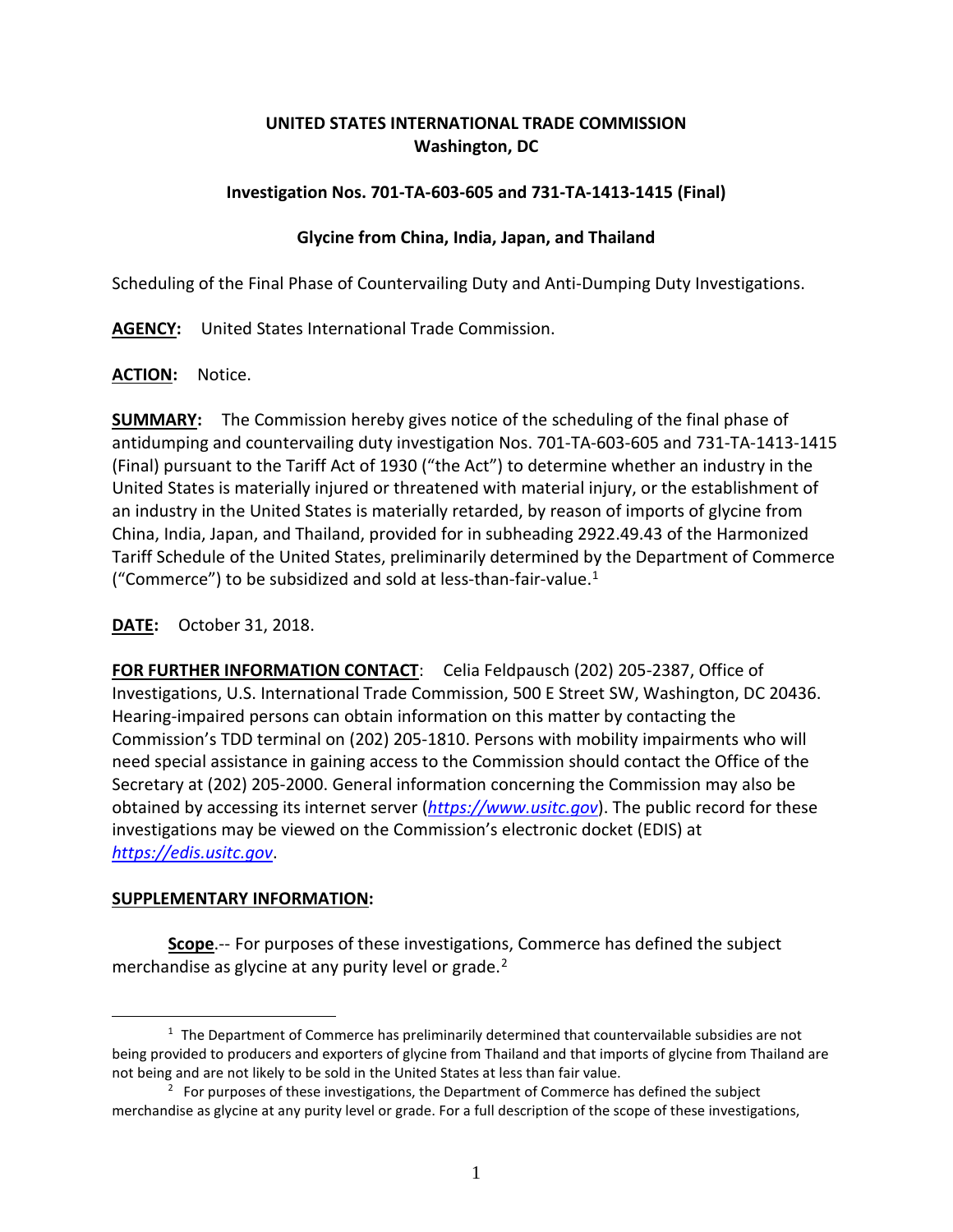**Background**.--The final phase of these investigations is being scheduled pursuant to sections 705(b) and 731(b) of the Tariff Act of 1930 (19 U.S.C. 1671d(b) and 1673d(b)), as a result of affirmative preliminary determinations by Commerce that certain benefits which constitute subsidies within the meaning of section 703 of the Act (19 U.S.C. 1671b) are being provided to manufacturers, producers, or exporters in China and India of glycine, [3](#page-1-0) and that imports of glycine from India and Japan are being sold in the United States at less than fair value within the meaning of section 733 of the Act (19 U.S.C. 1673b).<sup>[4](#page-1-1)</sup> The investigations were requested in petitions filed on March 28, 2018, by GEO Specialty Chemicals, Inc., Lafayette, Indiana, and Chattem Chemicals, Inc., Chattanooga, Tennessee.

For further information concerning the conduct of this phase of the investigations, hearing procedures, and rules of general application, consult the Commission's Rules of Practice and Procedure, part 201, subparts A and B (19 CFR part 201), and part 207, subparts A and C (19 CFR part 207).

Although Commerce has preliminarily determined that countervailable subsidies are not being provided to producers and exporters of glycine from Thailand, and imports of glycine from Thailand are not being and not likely to be sold in the United States at less than fair value,<sup>[5](#page-1-2)</sup> for purposes of efficiency the Commission hereby waives rule 207.21(b)<sup>[6](#page-1-3)</sup> so that the final phase of the investigations may proceed concurrently in the event that Commerce makes final affirmative determinations with respect to such imports.

**Participation in the investigations and public service list**.--Persons, including industrial users of the subject merchandise and, if the merchandise is sold at the retail level, representative consumer organizations, wishing to participate in the final phase of these investigations as parties must file an entry of appearance with the Secretary to the Commission, as provided in section 201.11 of the Commission's rules, no later than 21 days prior to the

 $\overline{a}$ 

<span id="page-1-2"></span><sup>5</sup> *Glycine From Thailand: Preliminary Negative Countervailing Duty Determination, Preliminary Negative Critical Circumstances Determination, and Alignment of Final Determination With Final Antidumping Duty Determination,* 83 FR 44861, September 4, 2018, and *Glycine From Thailand: Preliminary Determination of Sales at Not Less Than Fair Value, Preliminary Negative Determination of Critical Circumstances, Postponement of Final Determination,* 83 FR 54717, October 31, 2018.

<span id="page-1-3"></span> $6$  Section 207.21(b) of the Commission's rules provides that, where Commerce has issued a negative preliminary determination, the Commission will publish a Final Phase Notice of Scheduling upon receipt of an affirmative final determination from Commerce.

including product exclusions, see *Glycine From the People's Republic of China: Preliminary Affirmative Countervailing Duty Determination*, 83 FR 44863, September 4, 2018.

<span id="page-1-0"></span><sup>3</sup> *Glycine From the People's Republic of China: Preliminary Affirmative Countervailing Duty Determination,*  83 FR 44863, September 4, 2018, and *Glycine From India: Preliminary Affirmative Countervailing Duty Determination and Alignment of Final Determination With Final Antidumping Duty Determination,* 83 FR 44859, September 4, 2018.

<span id="page-1-1"></span><sup>4</sup> *Glycine From India: Preliminary Affirmative Determination of Sales at Less Than Fair Value, Postponement of Final Determination, and Extension of Provisional Measures,* 83 FR 54713, October 31, 2018, and *Glycine From Japan: Preliminary Determination of Sales at Less Than Fair Value and Postponement of Final Determination,* 83 FR 54718, October 31, 2018.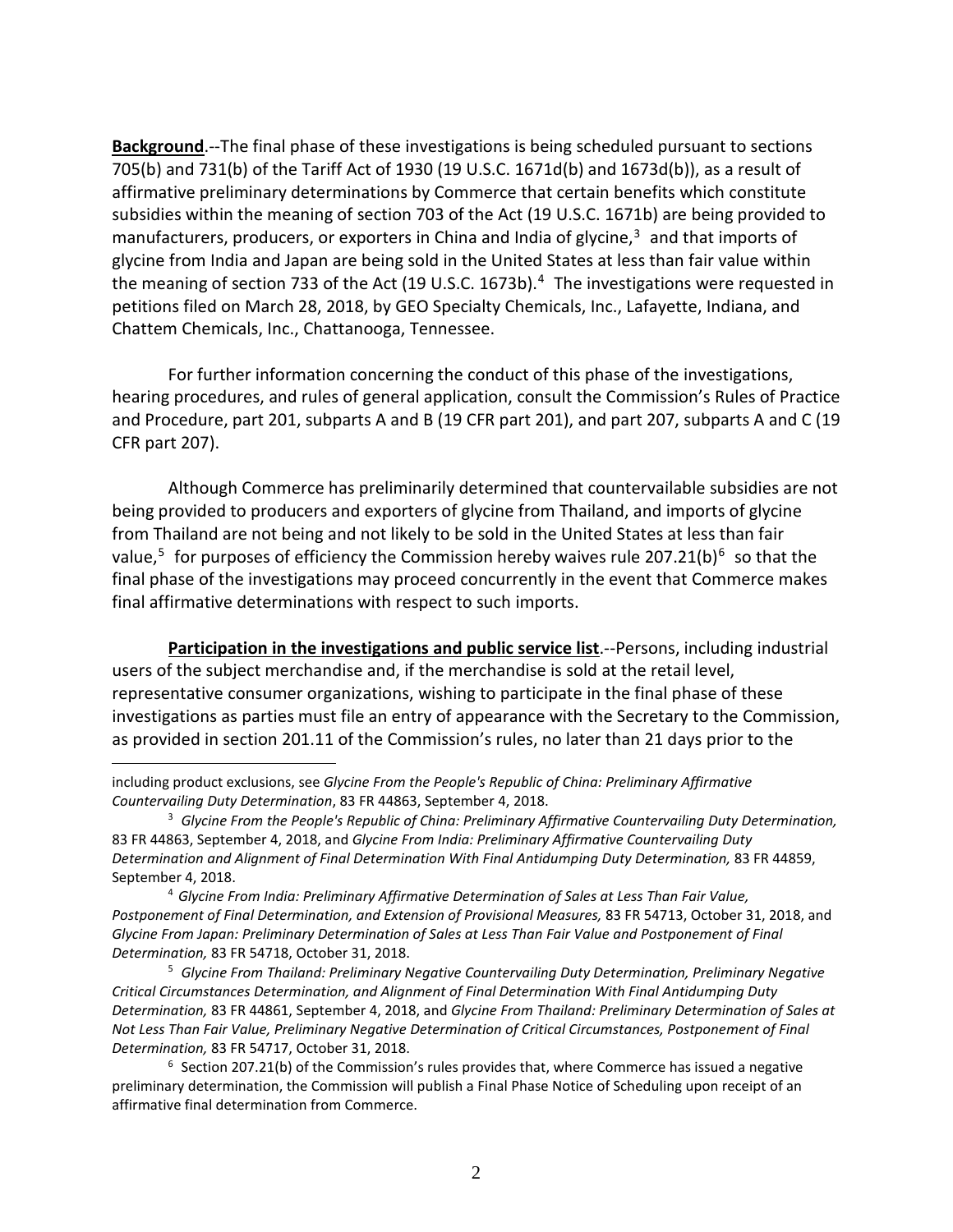hearing date specified in this notice. A party that filed a notice of appearance during the preliminary phase of the investigations need not file an additional notice of appearance during this final phase. The Secretary will maintain a public service list containing the names and addresses of all persons, or their representatives, who are parties to the investigations.

**Limited disclosure of business proprietary information (BPI) under an administrative protective order (APO) and BPI service list**.--Pursuant to section 207.7(a) of the Commission's rules, the Secretary will make BPI gathered in the final phase of these investigations available to authorized applicants under the APO issued in the investigations, provided that the application is made no later than 21 days prior to the hearing date specified in this notice. Authorized applicants must represent interested parties, as defined by 19 U.S.C. 1677(9), who are parties to the investigations. A party granted access to BPI in the preliminary phase of the investigations need not reapply for such access. A separate service list will be maintained by the Secretary for those parties authorized to receive BPI under the APO.

**Staff report**.--The prehearing staff report in the final phase of these investigations will be placed in the nonpublic record on February 28, 2019, and a public version will be issued thereafter, pursuant to section 207.22 of the Commission's rules.

Hearing.--The Commission will hold a hearing in connection with the final phase of these investigations beginning at 9:30 a.m. on Thursday, March 14, 2019, at the U.S. International Trade Commission Building. Requests to appear at the hearing should be filed in writing with the Secretary to the Commission on or before March 8, 2019. A nonparty who has testimony that may aid the Commission's deliberations may request permission to present a short statement at the hearing. All parties and nonparties desiring to appear at the hearing and make oral presentations should participate in a prehearing conference to be held on March 13, 2019, at the U.S. International Trade Commission Building, if deemed necessary. Oral testimony and written materials to be submitted at the public hearing are governed by sections 201.6(b)(2), 201.13(f), and 207.24 of the Commission's rules. Parties must submit any request to present a portion of their hearing testimony in camera no later than 7 business days prior to the date of the hearing.

**Written submissions**.--Each party who is an interested party shall submit a prehearing brief to the Commission. Prehearing briefs must conform with the provisions of section 207.23 of the Commission's rules; the deadline for filing is March 7, 2019. Parties may also file written testimony in connection with their presentation at the hearing, as provided in section 207.24 of the Commission's rules, and posthearing briefs, which must conform with the provisions of section 207.25 of the Commission's rules. The deadline for filing posthearing briefs is March 22, 2019. In addition, any person who has not entered an appearance as a party to the investigations may submit a written statement of information pertinent to the subject of the investigations, including statements of support or opposition to the petition, on or before March 22, 2019. On April 10, 2019, the Commission will make available to parties all information on which they have not had an opportunity to comment. Parties may submit final comments on this information on or before April 12, 2019, but such final comments must not